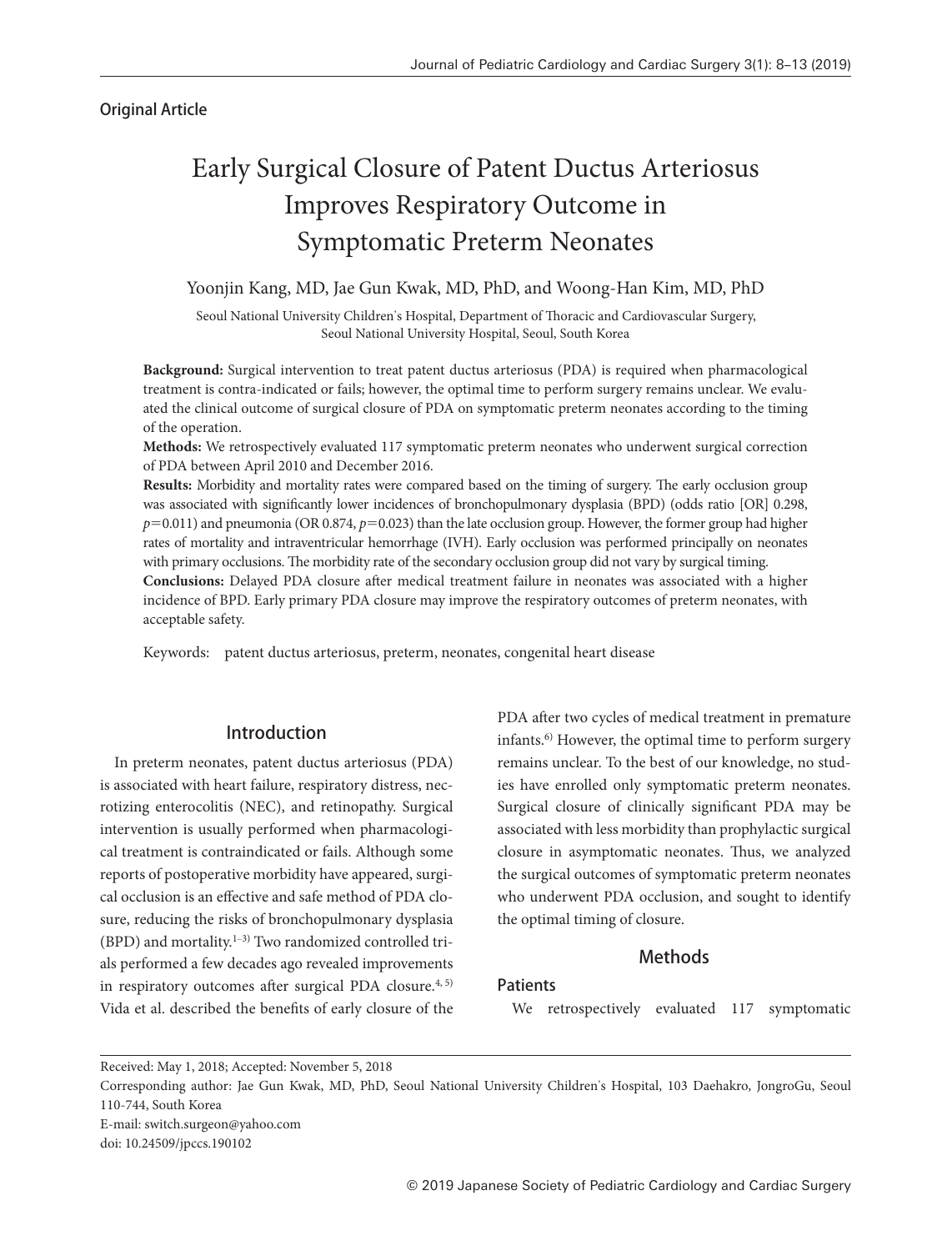preterm neonates who underwent surgery to treat PDA at Seoul National University Children's Hospital between April 2010 and December 2016. Neonates with congenital intracardiac anomalies were excluded.

In our hospital, preterm neonates (<35 weeks) are routinely admitted to neonatal intensive care units. Whenever clinical parameters imply symptomatic PDA, echocardiography is performed. The clinical parameters used to define symptomatic PDA include worsening blood gas values, cardiomegaly or pulmonary congestion evident radiologically, and hypotension, in agreement with the suggestions made by Limrungsikul.<sup>7)</sup>

In cases with symptomatic or hemodynamically significant PDA, intravenous ibuprofen is started if not contraindicated. Follow-up echocardiography is performed to assess any change in the PDA after the first ibuprofen cycle. A second ibuprofen cycle is given if follow-up imaging reveals persistent PDA. Then, depending on their response to medical treatment, cardiologists refer the neonates to surgeons. All patients in the present study underwent surgical intervention because medical treatment was contraindicated (such as NEC or acute kidney injury, IVH, or other evidence of bleeding; primary group) or failed (secondary group).

To evaluate the effect of surgical timing on outcomes, we divided all patients into two groups by surgical timing. The early group consisted of patients who were  $\leq 10$ days of age at the time of surgery and the late group consisted of all other patients. In other studies, the mean age after completion of the second cycle of ibuprofen was 9 to 10 days.6, 8) In comparison, the median age of the subjects in our cohort was 10 days. Therefore, we defined 10 days as the criterion for the timing of the surgery. As the characteristics of the infants in the two groups differed, we divided each group into two subgroups by prescription of preoperative ibuprofen, to form primary and secondary subgroups.

We recorded gestational age, birth weight, Apgar scores at 1 and 5 min, any history of respiratory distress syndrome, use of surfactants, maternal pre-eclampsia status, and delivery mode (vaginal or cesarean). Preoperative data included age at operation; size of the PDA as revealed by echocardiography; the use of preoperative ibuprofen; co-morbidities such as congenital diaphragmatic hernia (CDH) or NEC (Bell's classification≥II)<sup>9)</sup>; any pulmonary hemorrhage; hypotension; and acute kidney injury (AKI), BPD, intraventricular hemorrhage

e de la construcción de la construcción de la construcción de la construcción de la construcción de la constru

(IVH), sepsis, pneumonia, and pulmonary hypertension status. Postoperative complications included vocal cord palsy, re-operation because of coarctation of the aorta, chylothorax, pneumothorax, and bleeding. The outcomes included mortality; necrotizing enterocolitis (Bell's classification≥II); AKI (serum creatinine concentration≥1.5 mg/dL or urine output <1 mL/kg/h after the first 48 h); IVH ( $\geq$  grade III), BPD; and pneumonia.

## Surgical Procedure

Under general anesthesia, the PDA was approached via a thoracotomy (usually through the third or fourth intercostal space). In approximately half of the cases  $(n=55)$ , both ends of the PDA were ligated and then divided; double ligation of the duct was performed in the remaining cases. Most of the operations were performed at the bedside in the neonatal intensive care unit, especially when the baby weighed less than 2 kg.

## **Statistics**

Perioperative data were compared between the groups. Demographic characteristics were compared using the *t*-test, chi-square test, and Fisher's exact test, as appropriate. The chi-square and Fisher's exact test were used to compare morbidity and mortality rates. Predictors of mortality were sought by univariate and multivariate logistic regression. For subgroup analysis, we divided each group into a primary occlusion subgroup who underwent surgery without prior medical treatment and a secondary occlusion subgroup who underwent surgery after medical failure. All statistical analyses were performed with the aid of SPSS software (ver. 20.0; SPSS, Chicago, IL, USA). A *p*-value <0.05 was considered to reflect significance.

The study was approved by the institutional review board of Seoul National University Hospital (IRB no. 1706-072-859).

# Results

# Demographic Data and Preoperative Characteristics

Demographic characteristics, and preoperative and postoperative details, are described in Table 1. Twenty-eight patients had significant comorbidities, including congenital diaphragmatic hernias ( $n=2$ ; one patient in the early group), a chromosomal abnormality  $(n=1;$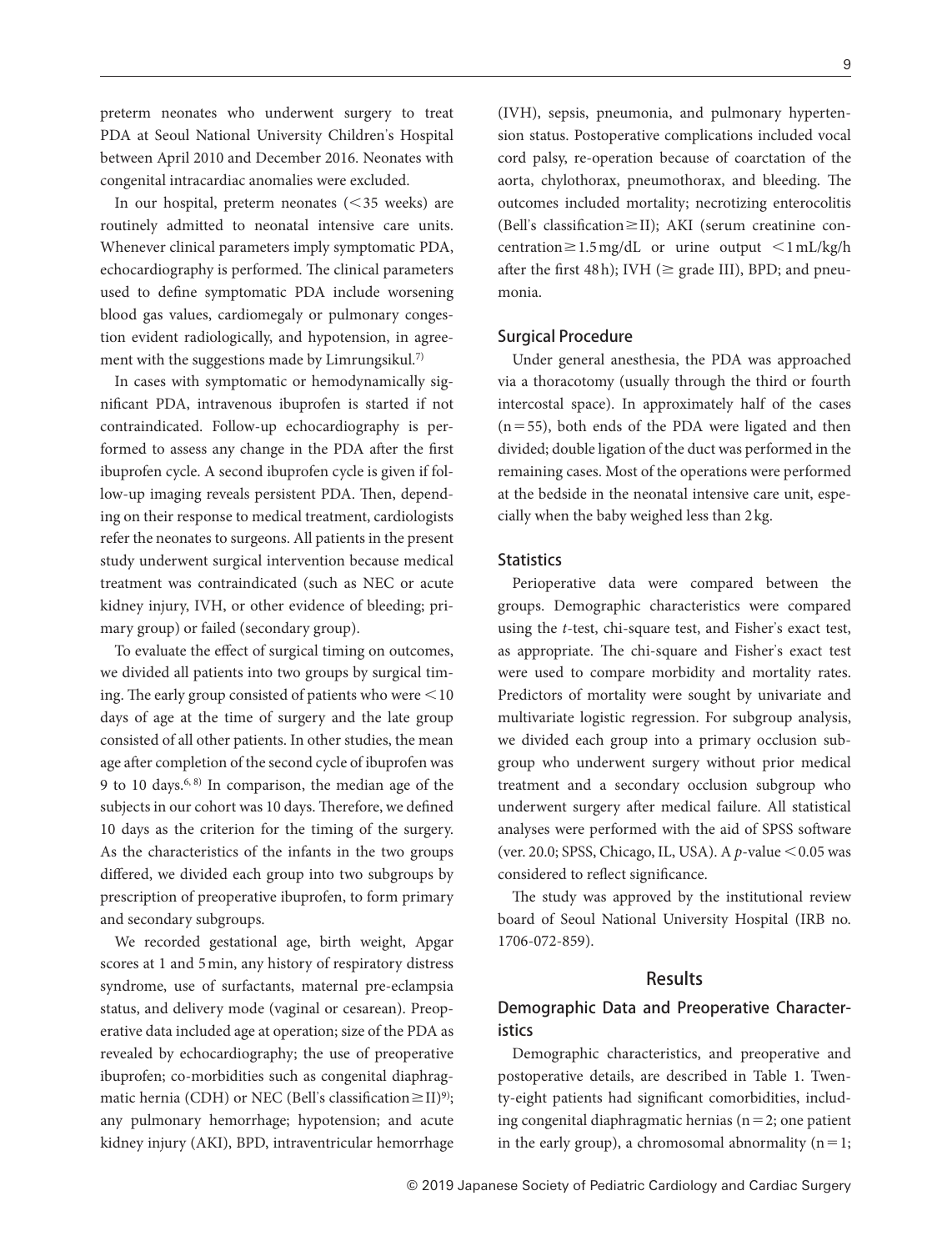the late group), and an ileostomy or colostomy status due to bowel perforation  $(n=25; 14$  patients in the early group). Mean age at operation was 14 days. The early group contained 56 patients; the late group had 61 patients. Fifty-four neonates underwent primary closure because of contra-indications to ibuprofen (primary closure) and sixty-three underwent occlusion after medical failure (secondary closure).

Demographic characteristics and preoperative outcomes were compared between the groups. The early and late groups did not differ significantly in terms of baseline characteristics except for age at operation (4.9 vs. 23.3 days; *p*<0.001) (Table 1). In terms of preoperative conditions, the early group had a lower incidence of sepsis (9 vs. 26;  $p=0.0002$ ) and a higher incidence of pulmonary hemorrhage. Compared with the early group, the late group tended to have a higher incidence of NEC.

# Postoperative Outcomes

No operative death was noted. One patient underwent re-operation to treat coarctation of the aorta that developed after PDA ligation. The patient is currently doing well and no residual coarctations have been

Table 1 Demographic and clinical characteristics according to the timing of surgery and the preoperative Ibuprofen usage

|                                            |               | Early ( $n = 56$ ) |                       | Late $(n=61)$ |                       |                               |
|--------------------------------------------|---------------|--------------------|-----------------------|---------------|-----------------------|-------------------------------|
|                                            | Total         | Total              | Primary<br>$(n = 40)$ | Total         | Primary<br>$(n = 14)$ | $p$ value<br>(Early vs. late) |
| Age at operation (days)                    | 14.5 (13.0)   | 4.9(2.5)           | 4.22 (2.069)          | 23.3 (12.4)   | 23.1(11.4)            | 0.000                         |
| Apgar score at 1 minute                    | 3.1(2.1)      | 2.8(2.0)           | 2.2(1.7)              | 3.3(2.2)      | 3.36(2.5)             | 0.211                         |
| Apgar score at 5 minutes                   | 5.31(2.2)     | 5.3(2.1)           | 5.0(2.3)              | 5.3(2.3)      | 5.50(2.4)             | 0.882                         |
| Gestational Age (weeks)                    | 26.73 (2.91)  | 26.6(2.9)          | 27.2(3.1)             | 26.8(2.9)     | 26.5(3.4)             | 0.768                         |
| Maternal Preeclampsia                      | 12 (10.3%)    | 6                  | 5                     | 6             | 0                     | 0.876                         |
| Body weight (g)                            | 956.8 (565.7) | 986.8 (677.3)      | 1051.3 (775.7)        | 929.2 (443.3) | 996.4 (644.3)         | 0.584                         |
| Caesarean section                          | 66 (56.9%)    | 33                 | 26                    | 33            | 6                     | 0.669                         |
| Respiratory distress Syndrome              | 95 (81.2%)    | 45                 | 34                    | 50            | 12                    | 0.824                         |
| Use of Surfactants                         | 93 (79.5%)    | 44                 | 33                    | 49            | 11                    | 0.814                         |
| <b><i><u>(Preoperative status)</u></i></b> |               |                    |                       |               |                       |                               |
| Bronchopulmonary dysplasia                 | 9(7.7%)       | 2                  |                       | 7             |                       | 0.166                         |
| Acute kidney injury                        | 50 (42.7%)    | 26                 | 19                    | 24            | 6                     | 0.439                         |
| Necrotizing enterocolitis                  | 18 (15.4%)    | 5                  | 5                     | 13            | 9                     | 0.064                         |
| Intraventricular hemorrhage                | 3             | $\Omega$           | 3                     | $\Omega$      | $\Omega$              | 0.067                         |
| Sepsis                                     | 35 (29.9%)    | 9                  | 6                     | 26            | 9                     | 0.002                         |
| Hypotension                                | 65 (55.6%)    | 35                 | 26                    | 30            | 12                    | 0.148                         |
| Pneumonia                                  | 4(%)          | 0                  | 0                     | 4             | 2                     | 0.120                         |
| Pulmonary hemorrhage                       | 22 (18.8%)    | 16                 | 13                    | 6             |                       | 0.010                         |
| Pulmonary hypertension                     | 32 (28.3%)    | 12                 | 12                    | 20            | 6                     | 0.169                         |

Values in parentheses: standard deviation.

| Table 2 Postoperative clinical outcomes according to the timing of surgery and the preoperative Ibuprofen usage |  |  |  |
|-----------------------------------------------------------------------------------------------------------------|--|--|--|
|                                                                                                                 |  |  |  |

|                             | Total      |    | Early ( $n = 56$ ) |    | Late $(n=61)$  | 0R    | $X^2$ | p value<br>(Early vs.<br>late) |
|-----------------------------|------------|----|--------------------|----|----------------|-------|-------|--------------------------------|
| Bronchopulmonary dysplasia  | 96 (82.1%) | 41 | 25                 | 55 | 12             | 3.354 | 5.696 | 0.017                          |
| Moderate to severe          | 71 (60.7%) | 29 | 18                 | 42 | 9              | 2.058 | 3.564 | 0.059                          |
| Use of Steroid              | 19 (16.2%) | 3  | $\Omega$           | 16 | 3              | 6.281 | 9.351 | 0.002                          |
| Acute kidney injury         | 16 (13.7%) | 9  | 8                  | ⇁  | $\overline{2}$ | 0.677 | 0.522 | 0.470                          |
| Necrotizing enterocolitis   | 31 (26.5%) | 11 | 4                  | 3  |                | 0.212 | 6.010 | 0.014                          |
| Intraventricular hemorrhage | 24 (20.5%) | 15 | 14                 | 9  | 3              | 0.473 | 2.592 | 0.107                          |
| Sepsis                      | 37 (31.6%) | 21 | 15                 | 16 | 4              | 0.593 | 1.715 | 0.190                          |
| Retinopathy of prematurity  | 54 (46.2%) | 22 | 14                 | 32 | 9              | 1.705 | 2.039 | 0.153                          |
| Hypotension                 | 26 (22.3%) | 16 | 14                 | 10 | 3              | 0.490 | 2.505 | 0.113                          |
| Pneumonia                   | 10 (8.5%)  | 2  | $\Omega$           | 8  | 3              | 4.075 | 3.402 | 0.065                          |
| Pulmonary hypertension      | 34 (29.3%) | 19 | 15                 | 15 | 4              | 0.618 | 1.383 | 0.240                          |
| Mortality                   | 19 (16.2%) | 13 | 12                 | 6  | 3              | 0.361 | 3.842 | 0.050                          |

Values in parentheses: standard deviation. OR: odd ratios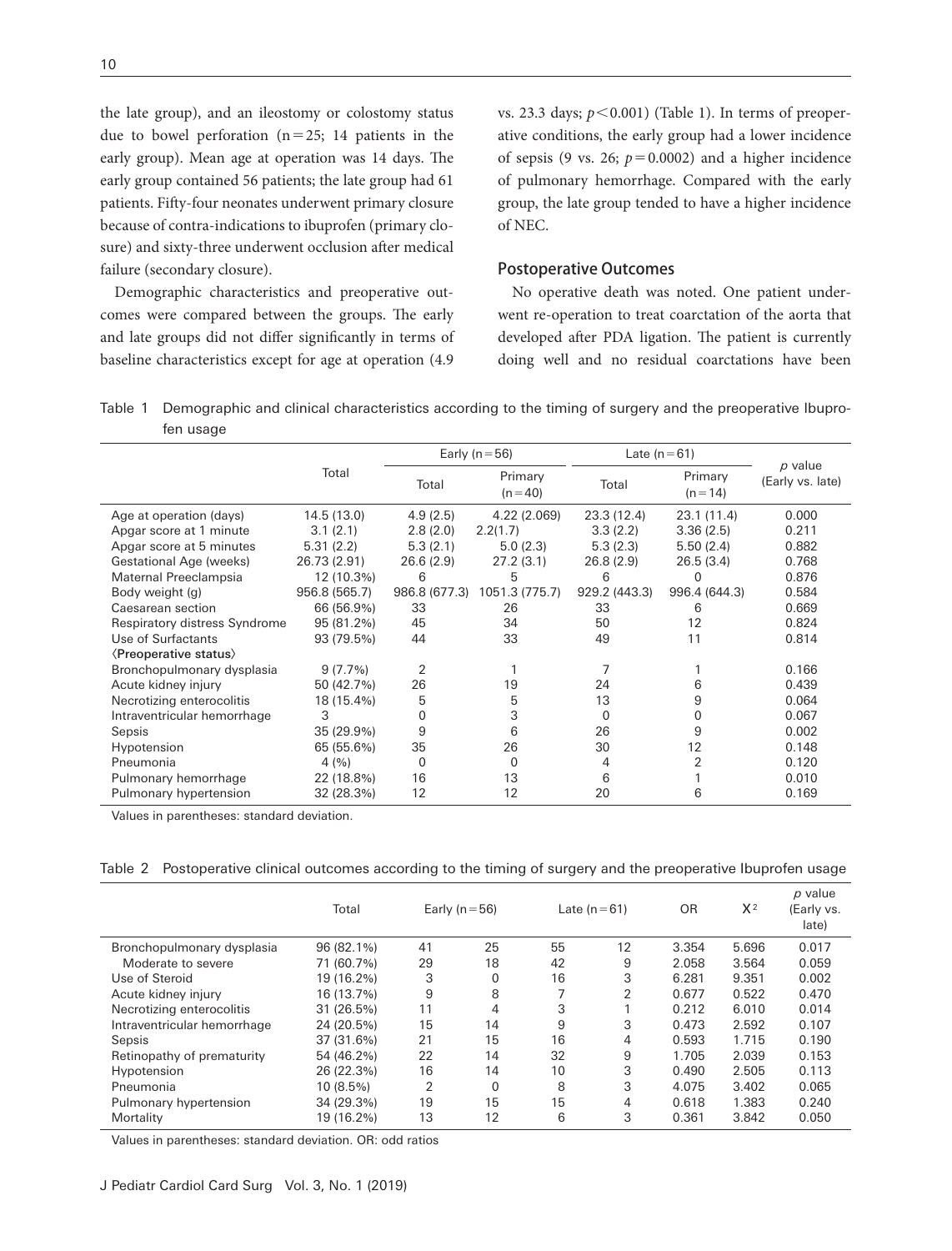found. No other complications related to the operation were observed. There were 19 in-hospital deaths after PDA closure: 13 in the early group and 6 in the late group (Table 2). The late group experienced significantly lower mortality (odds ratio [OR] 0.36, *p*=0.05; Table 2). Twelve of thirteen deaths in the early group were in the primary closure subgroup. The causes of death were associated with prematurity (sepsis, pulmonary hemorrhage, etc.).

The late group had a significantly higher incidence of BPD (OR 3.354,  $p = 0.017$ ) and tended to have a greater incidence of pneumonia (OR 4.075,  $p = 0.065$ ). Within each group, we compared subgroups by preoperative medical treatment (yes or no). On subgroup analysis, early primary surgical closure was significantly associated with lower incidences of BPD (OR 1.600,  $p = 0.004$ )

| Table 3 Odds ratios for the risk of postoperative mor- |
|--------------------------------------------------------|
| bidity and mortality according to the preop-           |
| erative ibuprofen usage in the early group             |

| Primary vs. Secondary<br>in the Early group | OR    | X <sup>2</sup> | p value |
|---------------------------------------------|-------|----------------|---------|
| Bronchopulmonary dysplasia                  | 1.600 | 8 1 9 5        | 0.004   |
| Moderate to Severe                          | 2.689 | 2.582          | 0.108   |
| Use of Steroid                              | 1.231 | 7.925          | 0.020   |
| Acute kidney injury                         | 0.267 | 1.602          | 0.206   |
| Necrotizing enterocolitis                   | 7.000 | 8.247          | 0.004   |
| Intraventricular hemorrhage                 | 0.124 | 4.817          | 0.028   |
| Sepsis                                      | 1     | 0.000          | 1.000   |
| Retinopathy of prematurity                  | 1.857 | 1.078          | 0.299   |
| Hypotension                                 | 0.265 | 2.845          | 0.092   |
| Pneumonia                                   | 1.143 | 5.185          | 0.023   |
| Pulmonary hypertension                      | 0.533 | 0.909          | 0.340   |
| Mortality                                   | 0.156 | 3.616          | 0.082   |

OR: odd ratios

Table 4 Prognostic factors of survival accepted in the forward model and all other clinical parameters analyzed and not regarded as explanatory

| Postoperative outcomes       | β   | ΟR                 | $p$ value |
|------------------------------|-----|--------------------|-----------|
| Pneumonia                    | 3.1 | 22.4 (2.4-206.8)   | 0.006     |
| Hypotension                  | 1.9 | $6.38(1.4 - 28.2)$ | 0.014     |
| Pulmonary hypertension       | 1.9 | $6.5(1.3 - 33.1)$  | 0.025     |
| Bronchopulmonary dysplasia   | 3.4 | 28.6 (5.3-166.7)   | 0.000     |
| Sepsis                       | 1.8 | $6.0(1.2 - 30.3)$  | 0.031     |
| Variables not significant    |     |                    |           |
| Acute kidney injury          |     |                    | 0.256     |
| Mean age at operation (S.D.) |     |                    | 0.818     |
| Gestational age              |     |                    | 0.683     |
| Body weight                  |     |                    | 0.239     |
| Early surgical occlusion     |     |                    | 0.917     |
| Primary occlusion            |     |                    | 0.583     |
|                              |     |                    |           |

OR: odd ratios

and pneumonia (OR 1.143, *p*=0.023; Table 3).

#### Factors Prognostic of Mortality

BPD and pneumonia were significantly associated with an increased risk of mortality. No other variable (including gestational age and body weight) was significant in this context. Although the early group experienced a higher level of mortality, the timing of surgery was not a significant predictor of survival (Table 4).

# **Discussion**

Our experience shows that PDA closure in preterm neonates is effective and safe; there was no perioperative mortality. The 5% in-hospital mortality and 5‒10% morbidity are similar to those of previous studies showing that PDA ligation was relatively safe.<sup>10-12)</sup> Although previous studies discussed the optimal timing of surgical intervention in preterm neonates, the results are controversial. The studies targeted preterm infants regardless of their symptoms or extent of hemodynamic compromise. We focused on the perioperative outcomes of symptomatic preterm neonates. Although some studies<sup>11, 13, 14)</sup>have found that PDA closure in infants with cardiorespiratory complications or neural impairment is detrimental, Jaillard et al.<sup>15)</sup> showed that early surgical closure was associated with improved lung compliance and nutrition. We found that early closure was associated with reductions in respiratory complications, such as BPD and pneumonia. Consistent with other studies,<sup>16-18)</sup> we found that early surgery for symptomatic preterm neonates improved respiratory status.

We are the first to subject both the timing of surgery and preoperative medical treatment to subgroup analysis. We found that the timing of surgery per se was associated with the extent of preoperative medical treatment. This finding differs from those of other studies, possibly because of heterogeneity among the early surgical groups. Thus, as neonates who underwent early occlusion tended to undergo primary occlusion, we divided each group into two subgroups to evaluate the effect of preoperative medication on perioperative outcomes. Although the early group was at an increased risk of mortality, age at operation was not per se a significant predictor of mortality. The early and primary groups included neonates with contraindications for medical therapy and who tended to be hemodynamically unstable; these preoperative characteristics explain their sus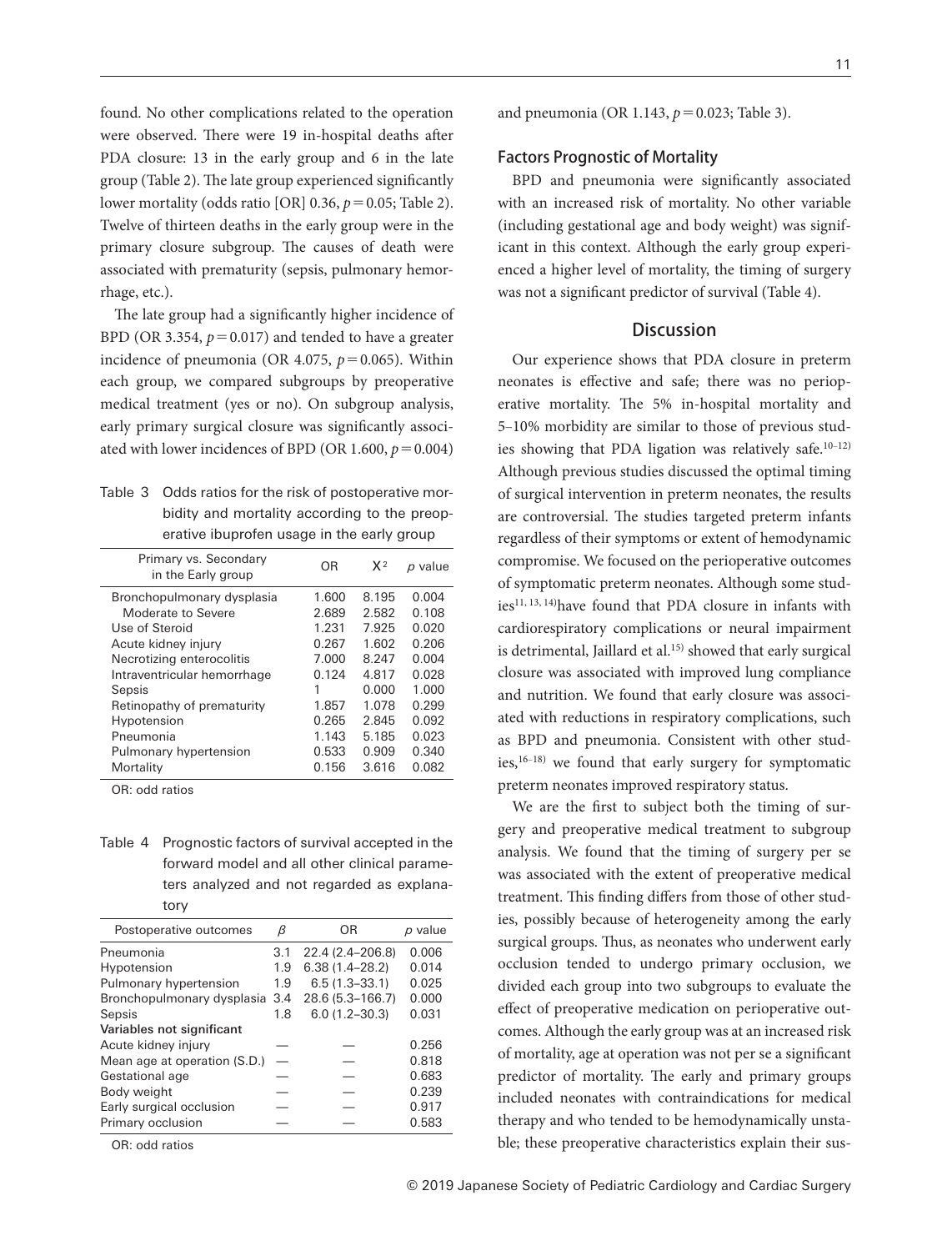ceptibility. As mentioned in previous studies,<sup>19)</sup> neonates who require early surgery tend to be at higher risk of morbidity and mortality. The early group in our cohort tended to include those with significant comorbidities, such as a congenital diaphragmatic hernia or previous ileostomy or jejunostomy due to bowel perforation. Moreover, outborn neonates contributed significantly to the higher mortality in the early group. These findings may explain why babies who had contraindications for medical treatment had higher mortality.

On subgroup analysis, early primary surgical closure was associated with a lower incidence of NEC. One explanation for this result is that prolonged ibuprofen usage by preterm neonates with medically retractable symptomatic PDA may be associated with a higher incidence of NEC, even in the early surgery group. However, this result should be interpreted with caution. Our surgical outcomes included new-onset NEC. As the early primary surgery group included patients already suffering from NEC, subgroup analysis may make it appear that the secondary closure group exhibited a higher incidence of NEC. Thus, further randomized controlled studies on the association between NEC and PDA closure are required.

The late group was at higher risk of sepsis and NEC, implying that delayed PDA closure may be associated with more morbidity. Some studies found that prolonged medical therapy may increase the risk of morbidity.6, 20)Delayed PDA closure is associated with pulmonary complications such as chronic lung disease and the need for prolonged ventilator support.15, 21) Some authors have suggested that early closure can prevent long-term cardiorespiratory compromise.11) However, the details of the association between PDA and respiratory complications remain unknown. Multivariate analysis revealed that BPD and pneumonia were significantly prognostic of mortality. Little et al.21) found that early PDA closure was beneficial and acceptably safe for preterm neonates. Moreover, in line with our results, Tschuppert et al.<sup>22)</sup> found that early closure seemed to be associated with improved pulmonary function. However, some previous studies<sup>23, 24)</sup> found that early PDA closure was no more beneficial than late closure; the cited studies enrolled all preterm neonates including those without symptoms.

Our study was limited by its retrospective nature; this was not a randomized controlled trial exploring the effect of timing of PDA closure on the long-term outcomes of symptomatic preterm neonates. In addition, as Limrungsikul et al.7) pointed out, the diagnoses of symptomatic or hemodynamically significant PDA vary. Our institution uses in-house criteria to identify PDAs requiring intervention. As preterm neonates usually have comorbidities related to prematurity per se, decisions on PDA treatment will vary among neonatologists.

# **Conclusion**

PDA closure is safe in preterm neonates, and early surgery seems to reduce respiratory complications. To reduce morbidity, symptomatic preterm neonates with PDA should be considered for prompt PDA closure as soon as medical therapy fails or contraindications to medical therapy are identified. A future randomized controlled trial is required to confirm the optimal timing of PDA closure in symptomatic neonates.

### Acknowledgment

This paper was presented at the 13th Japan-China-Korea Pediatric Heart Forum in Japan (July, 2017).

## Conflicts of Interest

The authors have no conflicts of interest to declare.

## References

- [1\) Knight DB: The treatment of patent ductus arteriosus in](http://dx.doi.org/10.1053/siny.2000.0036)  [preterm infants: A review and overview of randomized](http://dx.doi.org/10.1053/siny.2000.0036)  [trials. Semin Neonatol 2001;](http://dx.doi.org/10.1053/siny.2000.0036) **6**: 63‒73
- [2\) Brooks JM, Travadi JN, Patole SK, et al: Is surgical ligation](http://dx.doi.org/10.1136/adc.2004.057638)  [of patent ductus arteriosus necessary? The Western Aus](http://dx.doi.org/10.1136/adc.2004.057638)[tralian experience of conservative management. Arch Dis](http://dx.doi.org/10.1136/adc.2004.057638)  [Child Fetal Neonatal Ed 2005;](http://dx.doi.org/10.1136/adc.2004.057638) **90**: F235‒F239
- [3\) Lee LC, Tillett A, Tulloh R, et al: Outcome following](http://dx.doi.org/10.1186/1471-2431-6-15)  [patent ductus arteriosus ligation in premature infants: A](http://dx.doi.org/10.1186/1471-2431-6-15)  [retrospective cohort analysis. BMC Pediatr 2006;](http://dx.doi.org/10.1186/1471-2431-6-15) **6**: 15
- [4\) Kääpä P, Lanning P, Koivisto M: Early closure of patent](http://dx.doi.org/10.1111/j.1651-2227.1983.tb09693.x)  [ductus arteriosus with indomethacin in preterm infants](http://dx.doi.org/10.1111/j.1651-2227.1983.tb09693.x)  [with idiopathic respiratory distress syndrome. Acta Paedi](http://dx.doi.org/10.1111/j.1651-2227.1983.tb09693.x)[atr Scand 1983;](http://dx.doi.org/10.1111/j.1651-2227.1983.tb09693.x) **72**: 179‒184
- [5\) Cotton RB, Stahlman MT, Bender HW, et al: Randomized](http://dx.doi.org/10.1016/S0022-3476(78)80910-X)  [trial of early closure of symptomatic patent ductus arteri](http://dx.doi.org/10.1016/S0022-3476(78)80910-X)[osus in small preterm infants. J Pediatr 1978;](http://dx.doi.org/10.1016/S0022-3476(78)80910-X) 93: 647-651
- [6\) Vida VL, Lago P, Salvatori S, et al: Is there an optimal](http://dx.doi.org/10.1016/j.athoracsur.2008.12.101)  [timing for surgical ligation of patent ductus arteriosus in](http://dx.doi.org/10.1016/j.athoracsur.2008.12.101)  [preterm infants? Ann Thorac Surg 2009;](http://dx.doi.org/10.1016/j.athoracsur.2008.12.101) **87**: 1509‒1515, [discussion, 1515](http://dx.doi.org/10.1016/j.athoracsur.2008.12.101)-1516
- 7) Limrungsikul A, Erenberg F, Martin R, et al: Current management of patent ductus arteriosus in premature infants among neonatologists and pediatric cardiologists. J Neonatal Perinatal Med 2011; **4**: 309‒317
- [8\) Su PH, Chen JY, Su CM, et al: Comparison of ibuprofen](http://dx.doi.org/10.1111/j.1442-200X.2003.01797.x)